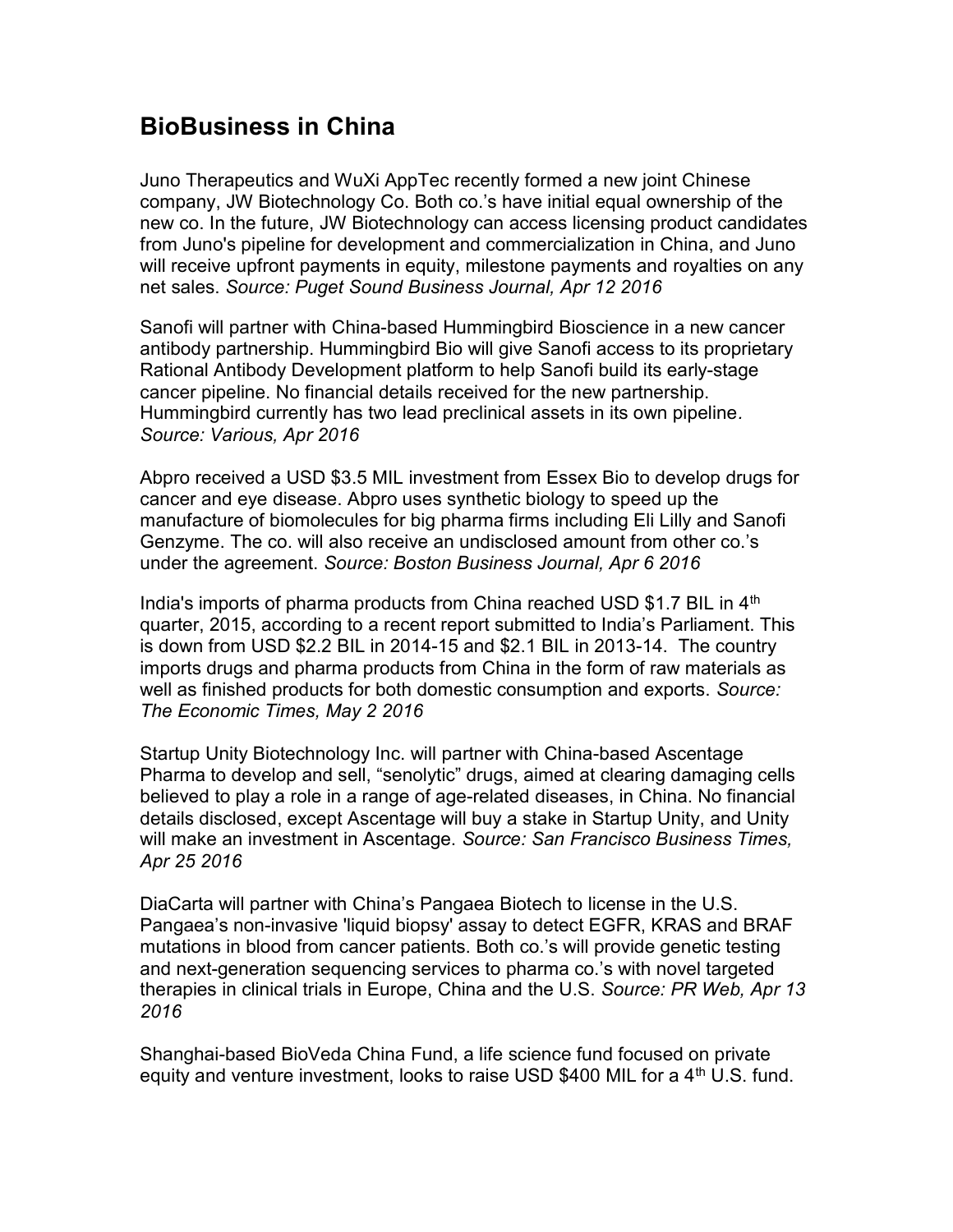The co. looks to close in a few months, and have a final close before the end of 2016, according to an unnamed source. Source: Various, Apr 2016

WuXi AppTec recently acquired Germany-based Crelux, a structure-based protein drug discovery co. WuXi hopes to use the addition to further its presence in Europe. No financial details disclosed. Source: Various, Apr 2016

## BioScience in China

Researchers at Guangzhou Medical University recently used CRISPR technology, a gene-editing technique, to insert a genetic mutation in the CCR5 gene that might make them resistant to HIV, the virus that causes AIDS, according to a report submitted in the Journal of Assisted Reproduction and Genetics. The researchers successfully inserted the mutated gene in four out of 26 embryos. This is only the world's second published account of gene editing in human embryos. Source: Quartz, Apr 9 2016

Chinese scientists have recently broken down the structure of the Zika virus NS1 protein, and hope to eventually develop a vaccine for the virus, currently being spread by the Aedes aegypti mosquito. Source: China Daily, Apr 20 2016

Researchers at the Guangzhou Institute of Biomedicine and Health, led by research scientist Pei Duanqing, recently created stem cells from urine. This breakthrough could help to develop treatments for Parkinson's and other degenerative diseases. Source: CNN, Apr 28 2016

Scientists at The Scripps Research Institute, University of Maryland, Chinese Center for Disease Control and Prevention, Peking University and Nankai University, have described the first-ever immature or "teenage" antibody found in a powerful class of immune molecules effective against HIV, according to a study published in the journal Immunity. This development could help researchers design a vaccine to prevent AIDS. Source: Science Daily, Apr 5, 2016

Scientists at the National Engineering Research Center of Beijing Biochip Technology recently developed three biochips to be used to help with infertility rates in China. Infertility affects at least about 15% of the Chinese population ages 20 to 49, or 40 MIL people, according to a report published in January by Woyaoyun, a website jointly operated by the China Sexology Association and the Chinese Medical Association's andrology department. Source: The Star Online, May 2, 2016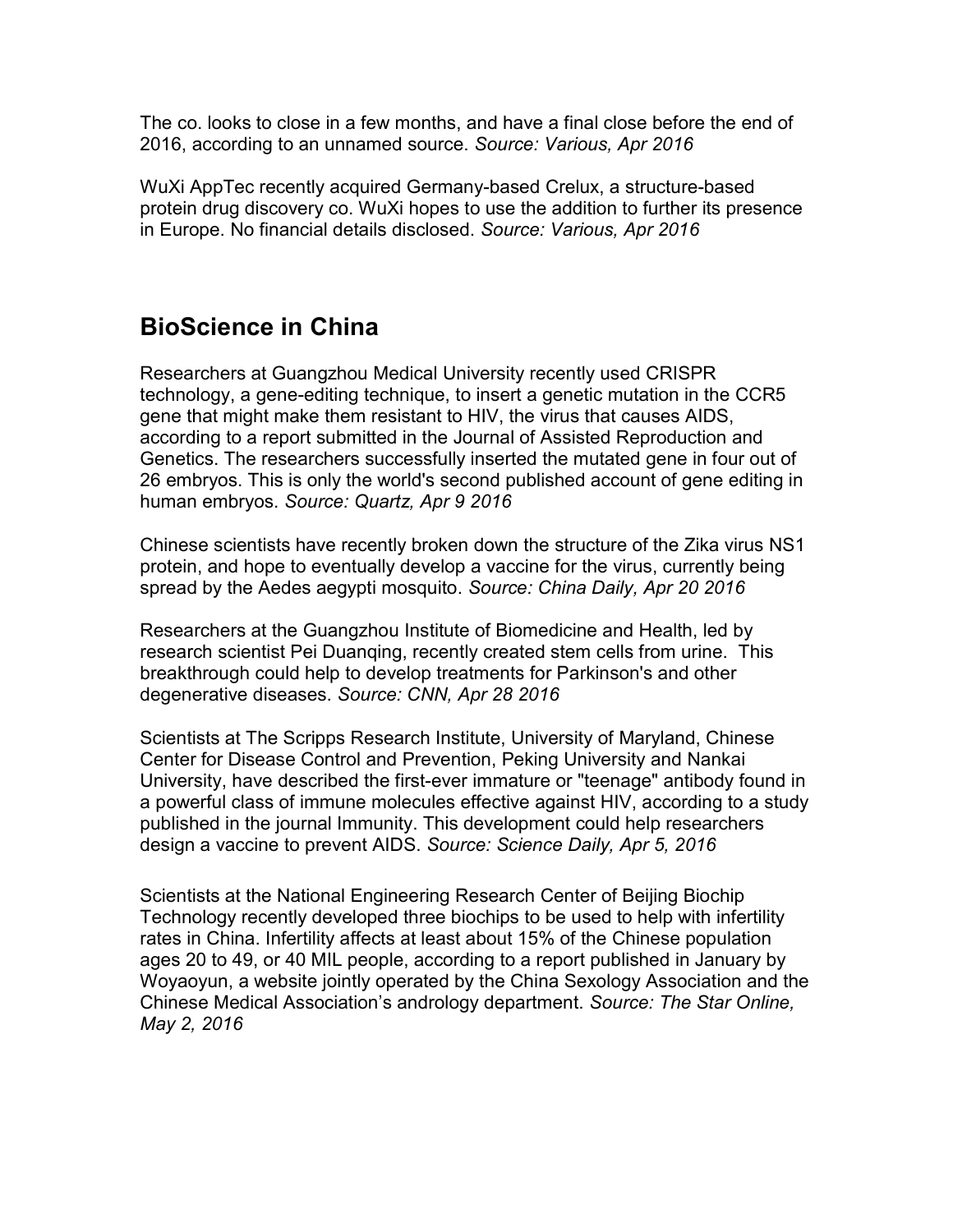## Regulatory and Clinical in China

China recently banned drug wholesalers from selling vaccines after a scandal in which about \$90 MIL worth of improperly stored vaccines was suspected of being sold illegally in dozens of provinces. The new rules will toughen requirements for distribution of non-compulsory vaccines. Source: Reuters, Apr 26 2016

357 officials may face criminal charges in the recent scandal involving the sale of improperly handled vaccines in China. Any involved officials will also either be fired, or demoted, according to an announcement from China's cabinet, the State Council. Source: The Wall Street Journal, Xinhua, Apr 13 2016

WHO issues a warning against China stating the country must 'exert stronger oversight over vaccines sold on the private market' following a recent scandal involving expired or improperly stored vaccines. WHO continues its ongoing investigation into the scandal, and vows to find methods to tighten regulation of the private market in vaccines. Source: AP, Mar 29, 2016

Hand, foot and mouth disease (HFMD) can decrease in China following broad vaccinations, according to predictions made from an epidemiologic model published in PLOS Medicine. The study, conducted by researchers from Princeton University in the US in collaboration with the Chinese Center for Disease Control and Prevention in China, further suggests that serotype replacement will not significantly deplete the benefits of a HFMD vaccination campaign. Source: Asian Scientist Magazine, Feb 23, 2016

Chinese subsidiary Hutchison MediPharma Limited recently initiated the first-inhuman Phase I clinical trial of HMPL-689 in Australia. HMPL-689 is a novel, highly selective and potent small molecule inhibitor targeting the delta isoform of the phosphatidylinositol-3-kinase, also known as PI3Kδ, a key component in the B-cell receptor signaling pathway. The first drug dose was administered on April 7, 2016. Source: BusinessWire, Apr 12, 2016

China's Center for Drug Evaluation (CDE) recently granted priority review status as part of a bulk action for versions of Gilead's hepatitis C drug Sovaldi and Harvoni. AbbVie, Bristol-Myers Squibb and Janssen Pharmaceuticals were also given the same status. CDE recently ruled that the antivirals have obvious clinical advantages over existing treatment options. Source: RAPS website, Apr 26, 2016

China Food and Drug Administration suspended Alibaba Health Information Technology, Ltd.'s online drug tracking platform, while it revises regulations related to pharma sales. The platform was previously called the Product Identification Authentication and Tracking System. In addition, a group of 19